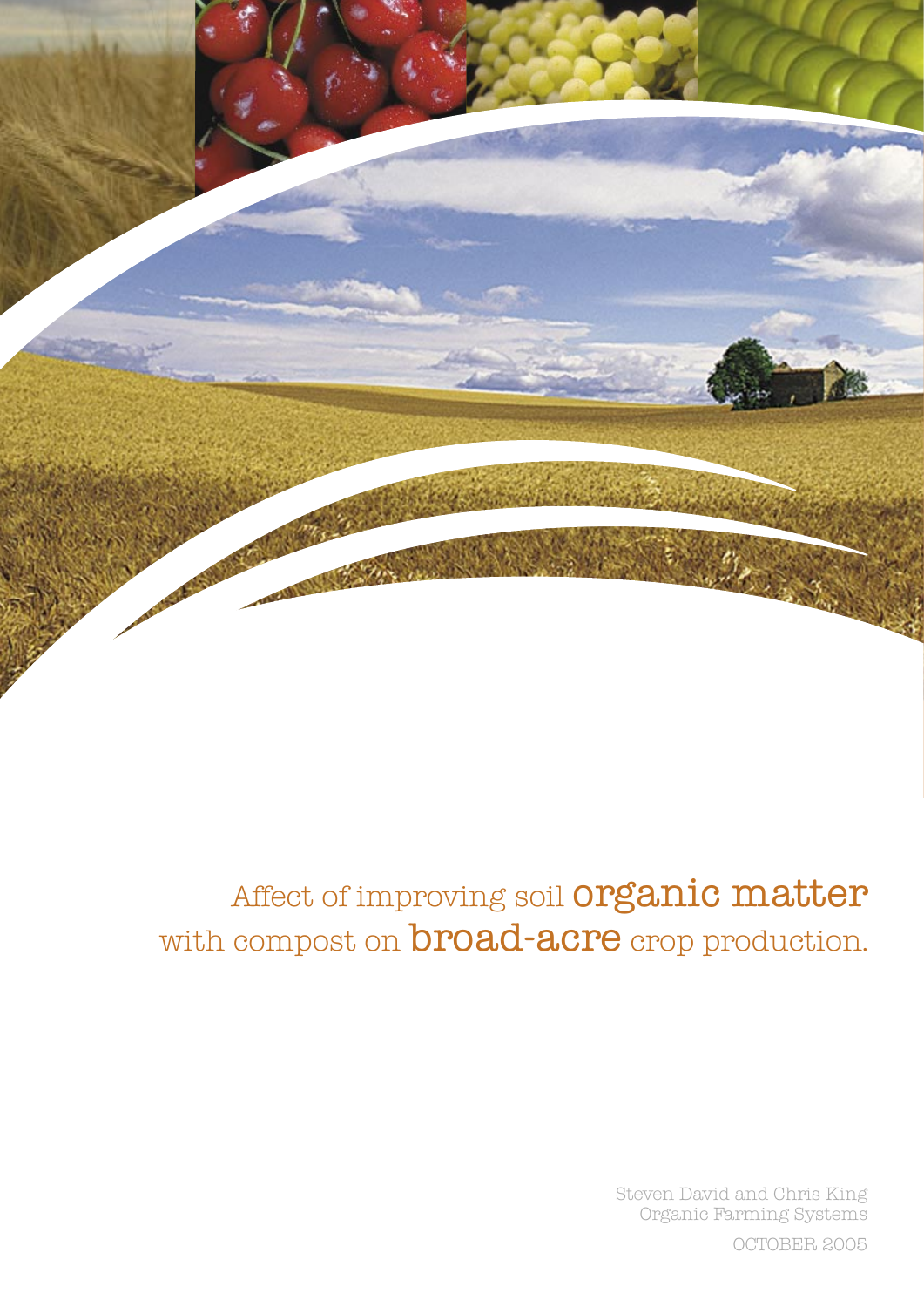# Affect of improving soil organic matter with compost, on broad-acre crop production.

# Introduction

The Farm Compost Demonstration project is the largest compost trial in Australia. It was established by the Southern Metropolitan Regional Council (SMRC), supported by the State Government, as a means of generating interest in the use of compost in commercial farming.

Today, most agricultural businesses in Western Australia are using synthetic fertilisers to feed nutrients into their crops. Compost can be thought of as a source of nutrients, however, it also offers the potential of long term solutions for sustainable soil management which fertilisers alone are unable to achieve.

20 broad-acre farms were to be selected in 2004 to participate over a two year period as part of a program to develop the market for compost made from household waste.

As a result, this project will contribute strongly to the creation of demand for the use of MSW (municipal solid waste) derived compost and create a greater degree of confidence for the development of future waste composting plants in WA.

Twenty farms were chosen from a group of farmers that expressed an interest in being involved in the project. They were chosen primarily on several basic issues including, distance from Perth, crops grown, soil type, paddock accessibility and the farmers ability to spread compost (either through contractors or their own equipment). Most properties were within 100-150km of Perth although two farms were ~200km from Perth in the Williams-Darkan region.

This report is focussed on the results from these farms which grew cereal (including lupin) crops during the winter of 2004.

# Broad-acre Results 2004

On each property selected, 1ha plots (100m x 100m) were established and the SMRC compost was broadcast at two nominal rates – 10t/ha and 20t/ha (wet weight). These rates were chosen as they were the lowest rates where positive results had previously been achieved in cereal crops. A range of crops have been part of the project including – wheat, barley, lupins, canola and oats.

The actual rates of compost used were determined by using either load cells, if contractors were equipped with them, or measuring the bulk density of the compost and then applying the appropriate calculated volume to the treated areas. Final rates of compost applied did vary between properties.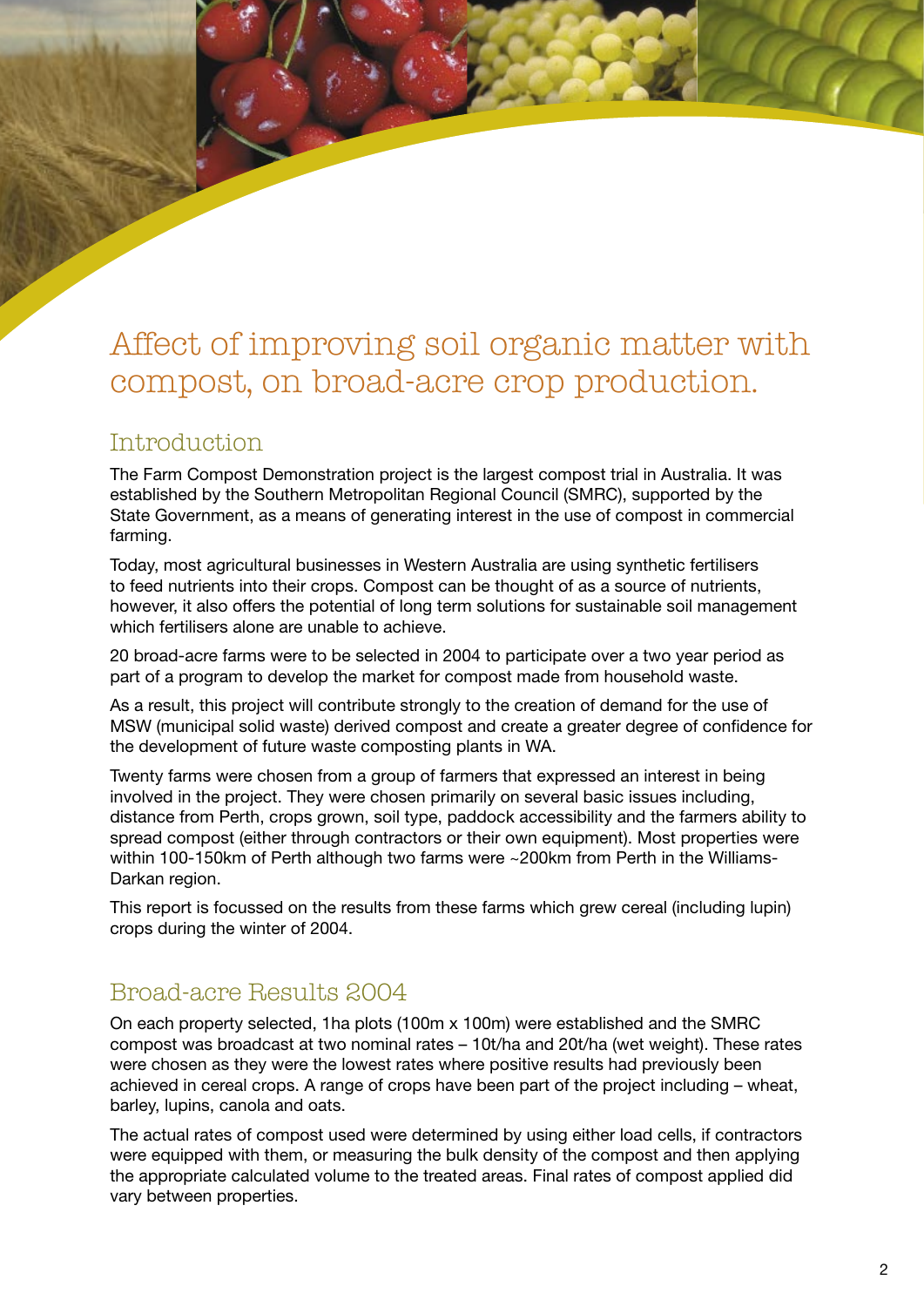A minimum of 30m was left between the treated plots and this was used as the control area along with the remainder of the paddock.

Each farm was monitored for soil and crop performance including initial soil analysis, midcrop soil moisture, plant tissue analysis, plant growth (dry weight, tiller count), yield and grain quality.

Crops were sown within the farmers seeding program in autumn 2004 and all treatments had the farmers' normal fertilizer rates.

Germination of crops were consistent between treatments and there were no adverse affect on crop germination observed at any of the farm sites (see photograph below).



Figure 1: Recently germinated wheat Muresk College - 2004

This project was established to demonstrate the practical benefits of using compost in existing farming systems and not as a definitive scientific trial, however all sampling and analysis of trials was conducted to comply with scientific principles.

The results in figure 2 show that average wheat yields have improved by an impressive 20% in the 20 tonne treatment and 13% in the 10 tonne treatment. On an individual farm level yield increases were up by an amazing 39% above the control at the higher rate of compost addition. Other results (of the seven properties) for wheat production, show consistent almost linear improvements in soil moisture, plant dry weight and tiller numbers with the application of compost.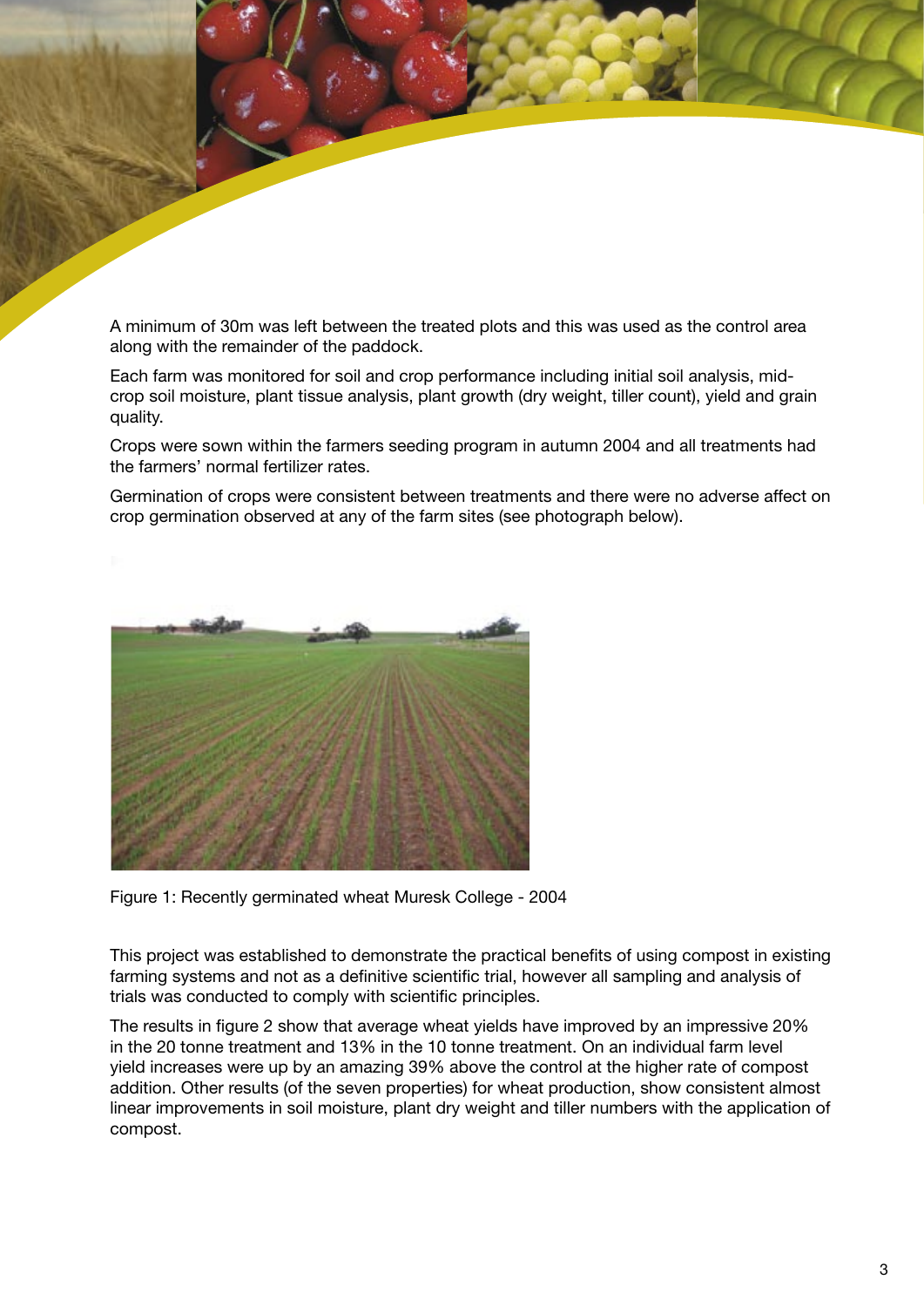



### Figure 2: Affect of compost application on wheat production



Barley results, whilst not as impressive as wheat, did show consistent improvements in yield and dry weight with less consistency in tillering and soil moisture improvements.



Figure 3: Affect of compost application on barley production and soil.

Both oat crops grown in 2004 were cut for hay. Results in figure 4 below show a nearly 10% increase in dry weight production at the 20t compost rate and similar soil improvements to those achieved in other broad-acre crops.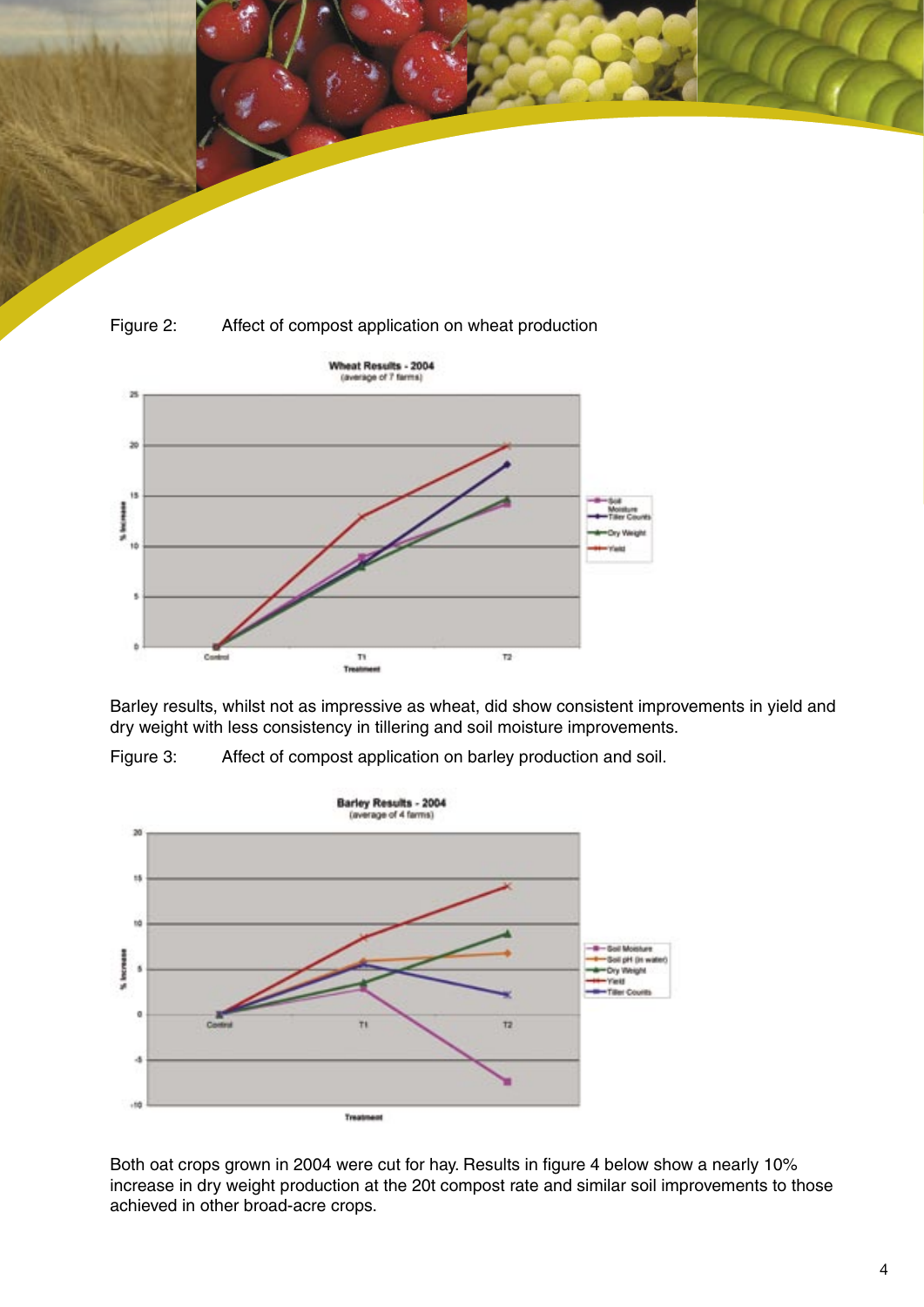



Lupin crops grown in 2004 suffered from severe growing conditions; one farm was very dry, the second had a wind storm after compost application but before seeding. Despite this nearly 25% improvements in lupin growth (dry weight) and soil moisture were measured in the 20t compost rate compared to the control.



Figure 5: Affect of compost application on lupin production.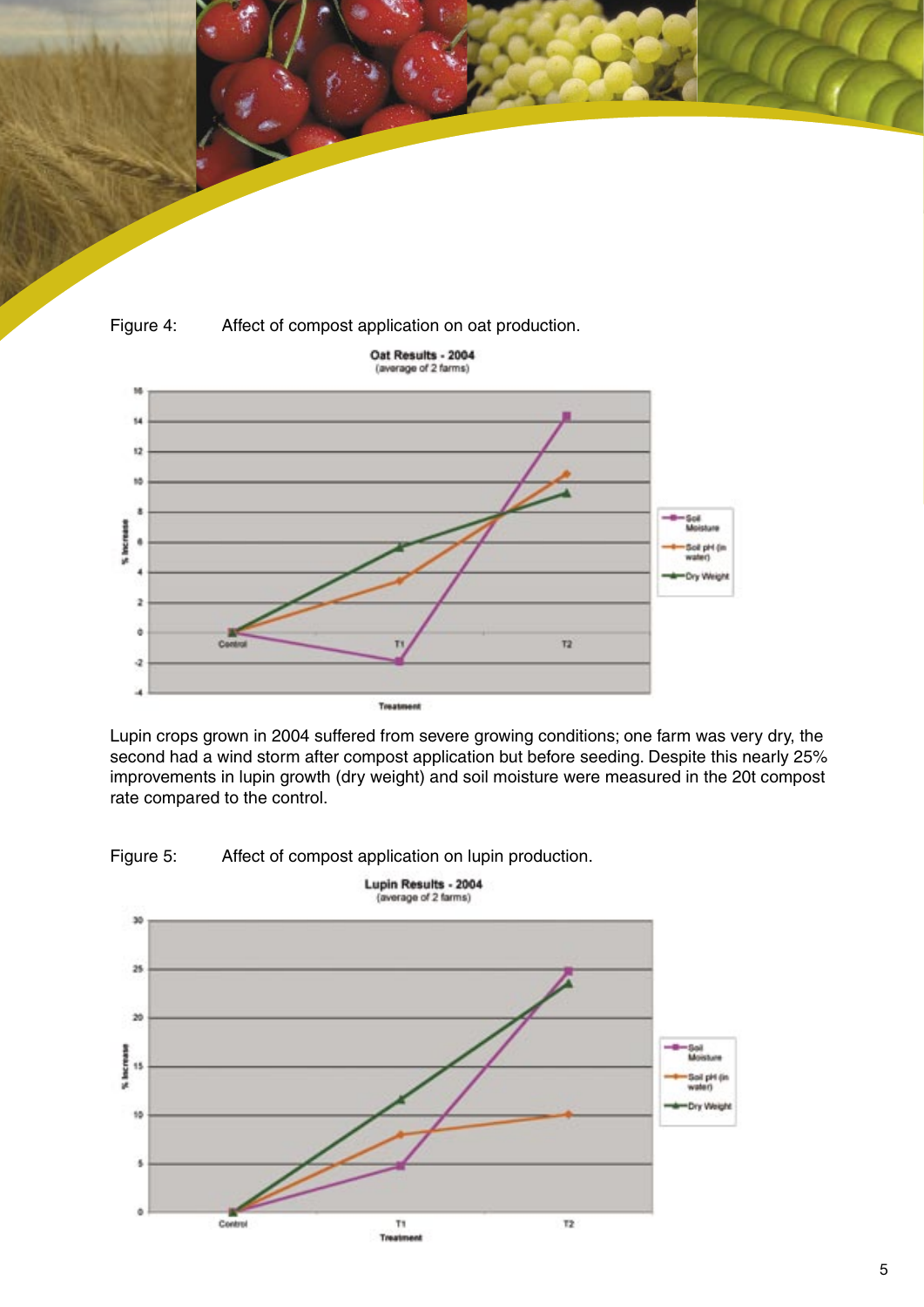Significantly, the use of SMRC compost on broad-acre farms was shown to improve soils by increasing soil buffering capacity (pH) and moisture holding. Compost is also a source of plant nutrients and organic matter which will improve soil fertilizer retention and boost the pool of nutrients. The broad reaching benefits of adding compost to soil make it difficult to isolate which of the components of the compost led to the improvements.

Based on horticultural experience, not all nutrients in the compost are immediately available to the crop. Paulin (personal communication) suggests the Department of Agriculture trial work shows that approximately 40% of the phosphorus is available (similar availability to superphosphate) and results elsewhere show 20% of nitrogen is available in the first season. They also found potassium was at least as available as fertiliser sources and may improve the efficiency of potassium utilisation by 20 % during the life of the crops.

The amount of nutrients added to the soil in compost has varied greatly (see Appendix 2), due to the fact that some properties received compost batches from early production runs that had relatively low nutrient levels.

It is noteworthy that one Wongan Hills property received compost with relatively low level of nutrients but also achieved the highest increase in yield. This suggests that the improvements in soil moisture, or other biological factors not measured, were the major contributing factor for the improvements in broad-acre crop growth, including dry weights and tiller numbers at flowering, and yield.

The addition of SMRC compost to agricultural soils is proving to be an effective way to boost a soils ability to retain nutrients and water, improve soil chemical characteristics and increase soil nutrient content. An increase in any one of these soil characteristics can and has led to improvements in crop performance.

#### 2005 Program

The 2005 broad-acre program has commenced and initial indications show that there are significant residual effects from the compost applied during 2004. The economics for broad-acre applications will rely on:

- Reducing the annual applications to 3t/ha (from 10-20t/ha)
- Reducing the annual applications to 100-200kg/ha by pelletising the compost
- Achieving 2-3 years of residual effect of the higher usage rates (10-20t/ha)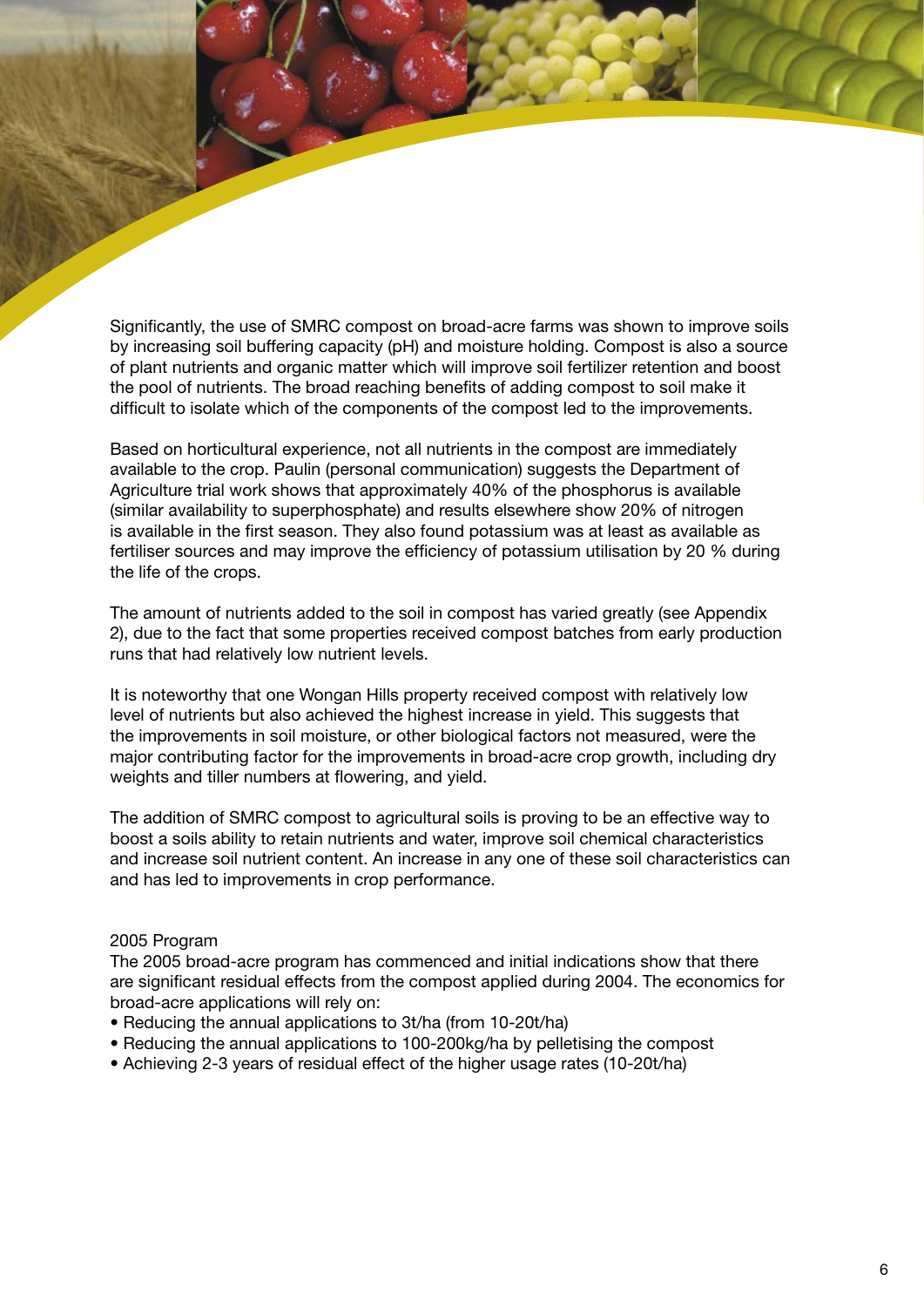# **APPENDICES**

Appendix 1: Compost rates, crop, variety and soil management by property.

| <b>Location</b>        | Site #      | <b>Soil Type</b>            | <b>Crop Type</b><br>- Variety | <b>Compost</b><br>Rate -<br>T1 t/ha | <b>Compost</b><br>$Rate -$<br>$T2$ t/ha | <b>Stubble</b><br><b>Retained</b>  | <b>Cultivation</b>         |
|------------------------|-------------|-----------------------------|-------------------------------|-------------------------------------|-----------------------------------------|------------------------------------|----------------------------|
| <b>Beverley</b>        | <b>BE01</b> | <b>Red sandy</b><br>loam    | <b>Oats</b><br>Carrollup      | 9.6                                 | 19.4                                    | <b>Yes</b>                         | <b>Disc</b><br>cultivation |
| <b>Beverley</b>        | <b>BE09</b> | Gravelly<br>sand            | Lupin<br><b>Belara</b>        | 10                                  | 20                                      | <b>Burnt</b>                       | Full cut                   |
| <b>Bolgart</b>         | <b>BN03</b> | <b>Brown</b><br>sandy loam  | Wheat<br>Calingiri            | 9.9                                 | 19.9                                    | Grazed<br>Canola<br><b>Stubble</b> | <b>No</b>                  |
| <b>Brookton</b>        | <b>BE05</b> | Gravelly<br>sand            | Wheat<br><b>Brookton</b>      | 13                                  | 26                                      | <b>Yes</b>                         | Full cut                   |
| <b>Brookton</b>        | <b>BE08</b> | Grey sand                   | Wheat<br>Calingiri            | 10                                  | 20                                      | <b>Yes</b>                         | <b>No</b>                  |
| <b>Brookton</b>        | <b>BS03</b> | Gravelly<br>sand            | <b>Barley</b><br>Harring-ton  | 10.4                                | 20.7                                    | Out of<br>pasture                  | Full cut                   |
| Darkan                 | <b>BS01</b> | Sand over<br>clay           | <b>Barley</b>                 | 10                                  | 20                                      | Out of<br>pasture                  | <b>No</b>                  |
| Gingin                 | <b>BN02</b> | <b>Grey Sand</b>            | <b>Lupin Tanjil</b>           | 10                                  | 20                                      | Out of<br>pasture                  | <b>No</b>                  |
| Northam                | <b>BE03</b> | Sand to red<br>gravely sand | Wheat<br>Calingiri            | 10                                  | 20                                      | <b>Burnt</b>                       | Yes                        |
| Northam                | <b>BE10</b> | Red sandy<br>loam           | Wheat<br>Calingiri            | 10                                  | 20                                      | <b>Burnt</b>                       | <b>No</b>                  |
| Pingelly               | <b>BS06</b> | <b>Red loam</b>             | Oats<br>Dalyup                | 10                                  | 20                                      | <b>Yes</b>                         | Combine<br>with harrow     |
| Wandering              | <b>BS05</b> | Gravelly<br>loam            | <b>Barley</b><br>Gairdner     | 12                                  | 24                                      | Out of<br>pasture                  | <b>Harrows</b>             |
| <b>Williams</b>        | <b>BS02</b> | <b>Red loam</b>             | <b>Barley</b>                 | 12                                  | 24                                      | Cultivated<br>pasture              | <b>Yes</b>                 |
| Wongan<br><b>Hills</b> | <b>BN04</b> | Grey sandy<br>loam          | Wheat<br>Carnamah             | 8.5                                 | 17                                      | <b>No</b>                          | <b>No</b>                  |
| York                   | <b>BE07</b> | Grey-brown<br>sand          | Wheat<br>Carnamah             | 10.4                                | 20.9                                    | <b>Yes</b>                         | Full cut                   |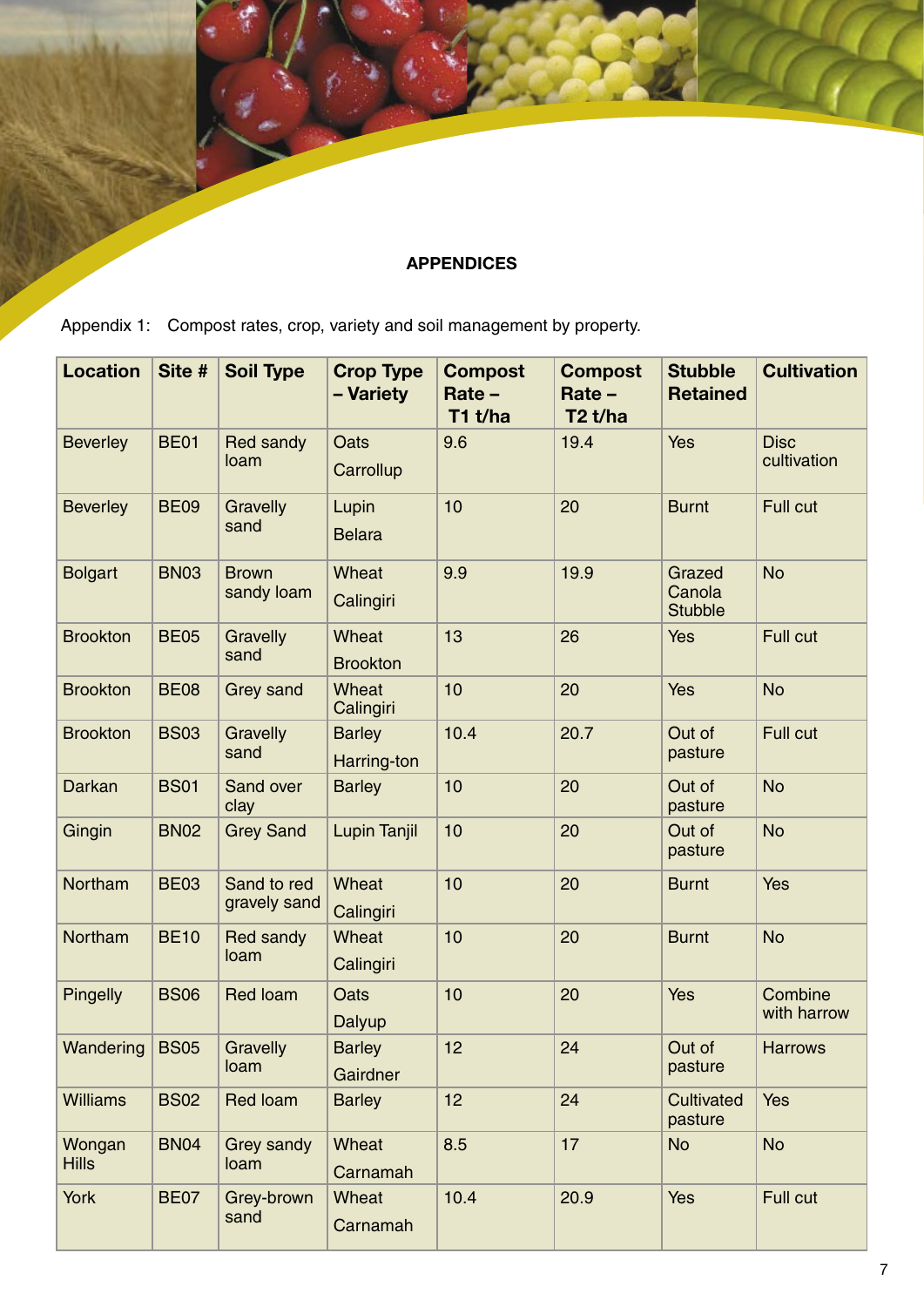Appendix 2: Amount of nutrients applied in compost (T2), by farm (kg/ha).

| <b>Property</b>                    | <b>Nitrogen</b> | <b>Phosphorus</b> | <b>Potassium</b> | <b>Organic Matter</b> |
|------------------------------------|-----------------|-------------------|------------------|-----------------------|
| <b>Beverley</b>                    | 181.1           | 24.4              | 81.5             | 3,269                 |
| <b>BE01</b>                        |                 |                   |                  |                       |
| <b>Beverley</b>                    | 184.8           | 25.2              | 84.0             | 3,370                 |
| <b>BE09</b>                        |                 |                   |                  |                       |
| <b>Bolgart</b>                     | 183.9           | 25.1              | 83.6             | 3,353                 |
| <b>BN03</b>                        |                 |                   |                  |                       |
| <b>Brookton</b>                    | 248.4           | 31.0              | 83.8             | 3,726                 |
| <b>BS03</b>                        |                 |                   |                  |                       |
| <b>Brookton BE05</b>               | 14.8            | 15.0              | 43.9             | 3,900                 |
| <b>Brookton BE08</b>               | 12.8            | 12.8              | 35.2             | 4,896                 |
| Darkan                             | 12.8            | 12.8              | 35.2             | 4,896                 |
| <b>BS01</b>                        |                 |                   |                  |                       |
| Gingin                             | 176             | 20.8              | 62.4             | 4,869                 |
| <b>BN02</b>                        |                 |                   |                  |                       |
| Northam BE03                       | 240             | 30                | 81               | 3,596                 |
| Northam BE10                       | 204.4           | 21.9              | 73.0             | 4,442                 |
| Pingelly                           | 12.8            | 12.8              | 35.2             | 4896                  |
| <b>BS06</b>                        |                 |                   |                  |                       |
| Wandering                          | 245.3           | 26.3              | 87.6             | 5,331                 |
| <b>BS05</b>                        |                 |                   |                  |                       |
| <b>Williams</b>                    | 192.7           | 22.8              | 64.8             | 3,223                 |
| <b>BS02</b>                        |                 |                   |                  |                       |
| <b>Wongan Hills</b><br><b>BN04</b> | 10.9            | 10.9              | 29.9             | 4,162                 |